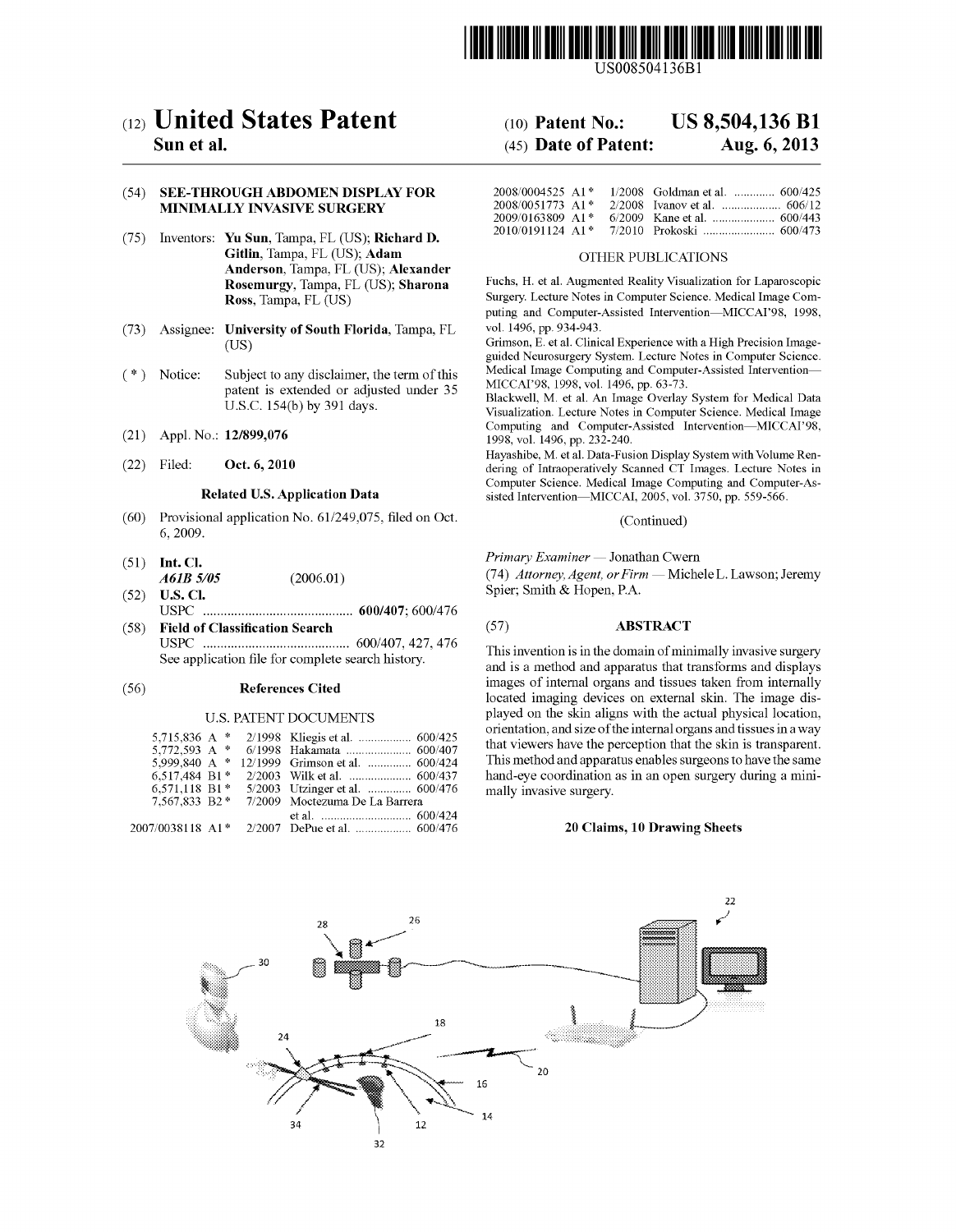#### OTHER PUBLICATIONS

Nicolau, S. A. et al. A Complete Augmented Reality Guidance System for Liver Punctures: First Clinical Evaluation. Lecture Notes in Computer Science. Medical Image Computing and Computer-Assisted Intervention-MICCAI, 2005, vol. 3749, pp. 539-547.

Fischer, G. S. et al. MRI Image Overlay: Applications to Arthrography Needle Insertion. Medicine Meets Virtual Reality 14. lOS Press, 2006, pp. 150-155.

Marmurek, J. et al. Image-guided Laser Projection for Port Place-

ment in Minimally Invasive Surgery. Studies in Health Technology and Informatics. 2006, vol. 119, pp. 367-372.

Hoppe, H. et a!. Projector-based Visualization for Intraoperative Navigation: First Clinical Results. International Congress Series 1256, 2003, p. 771.

Hoppe, H. et al. A Clinical Prototype System for Projector-based Augmented Reality: Calibration and Projection Methods. CARS 2002; Computer Assisted Radiology and Surgery: Proceedings of the 16th International Congress and Exhibition Paris, Jun. 26-29, 2002.

\* cited by examiner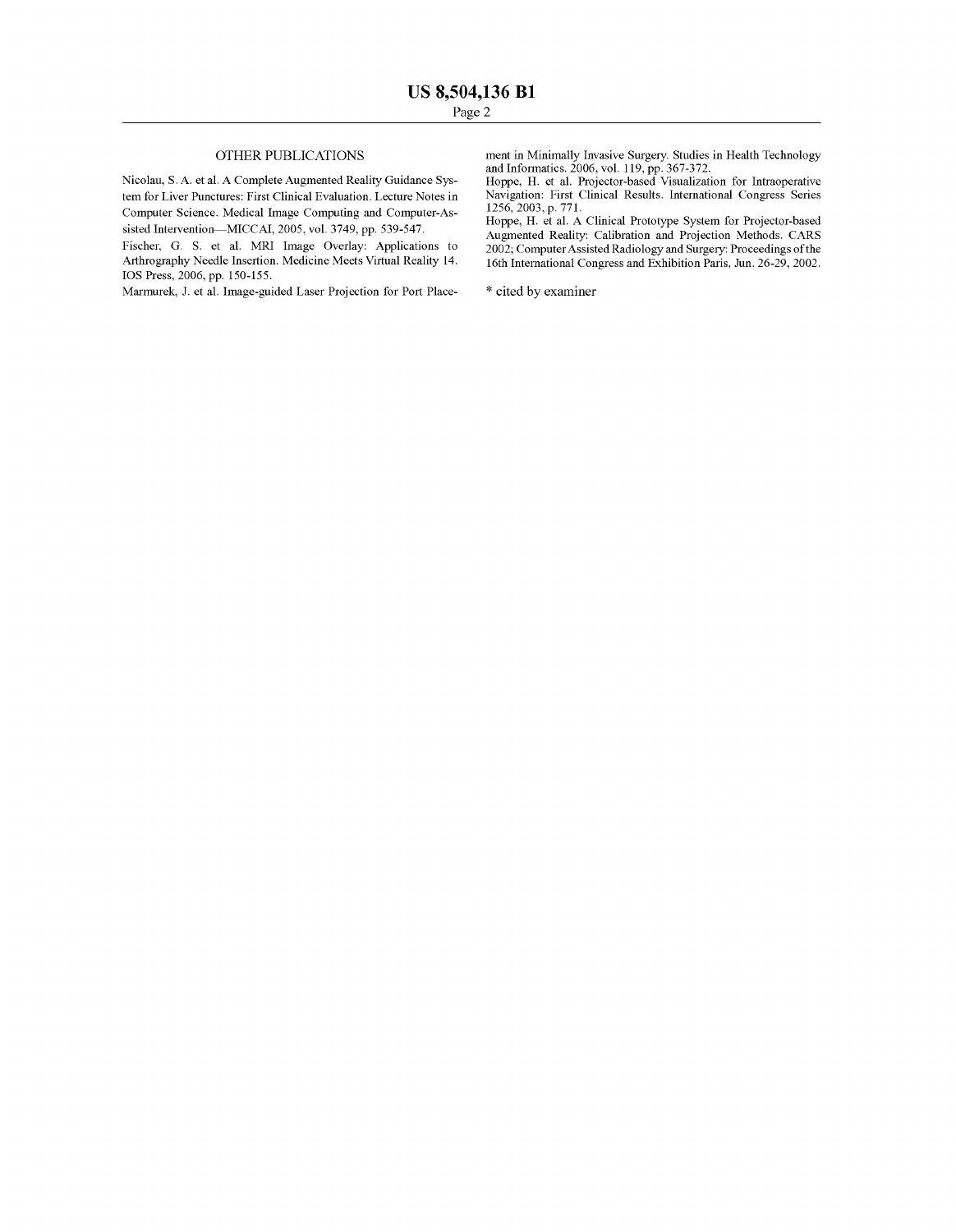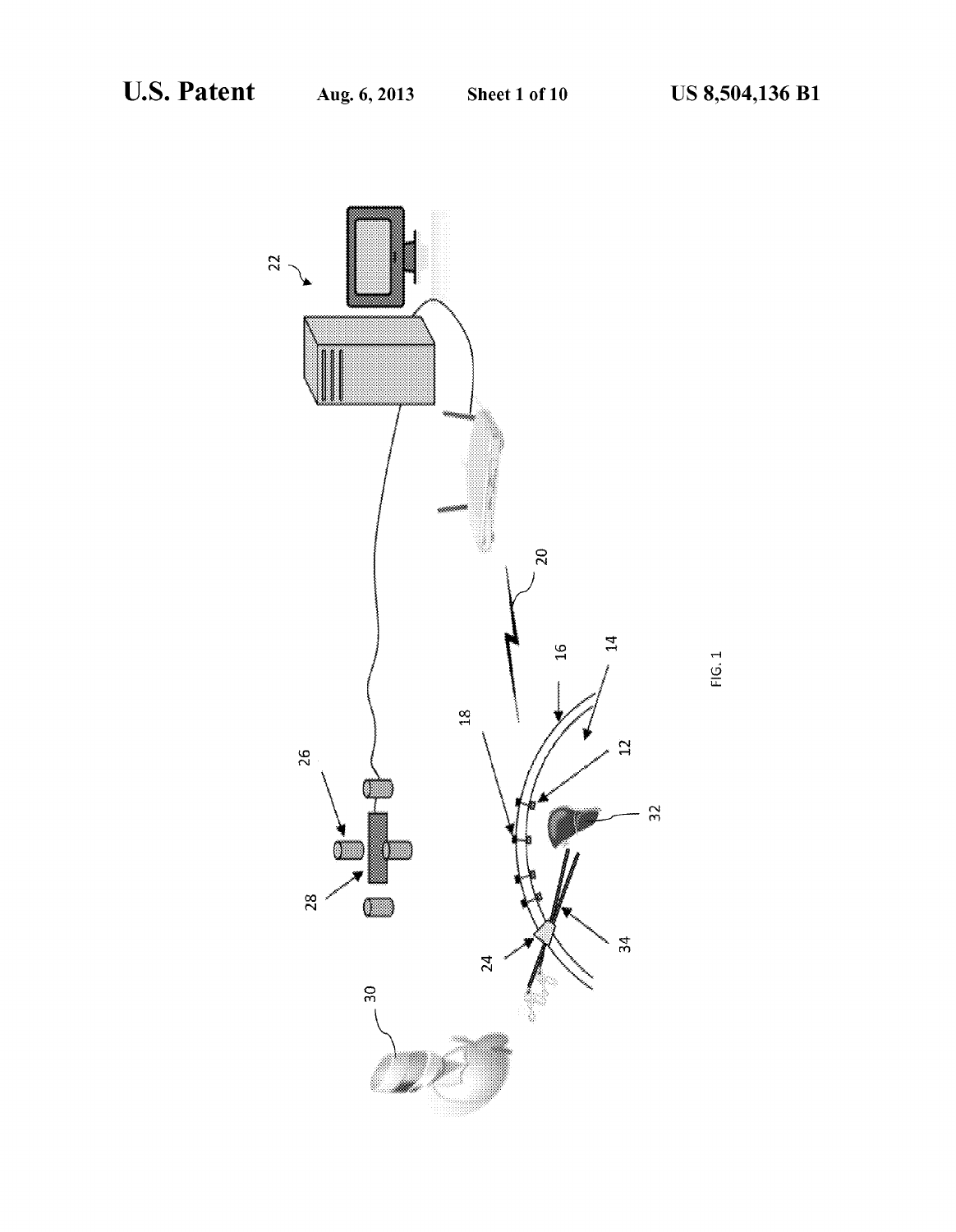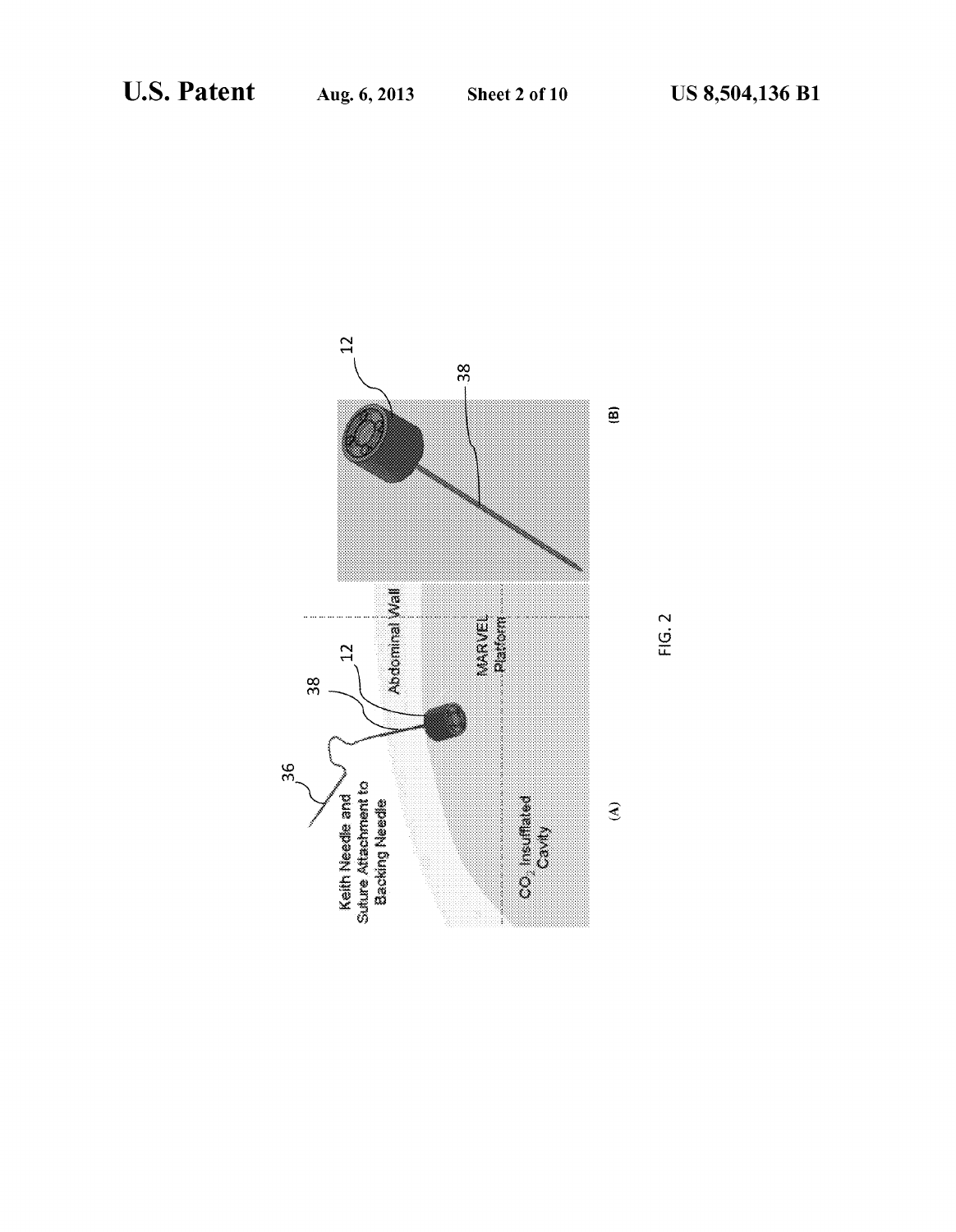

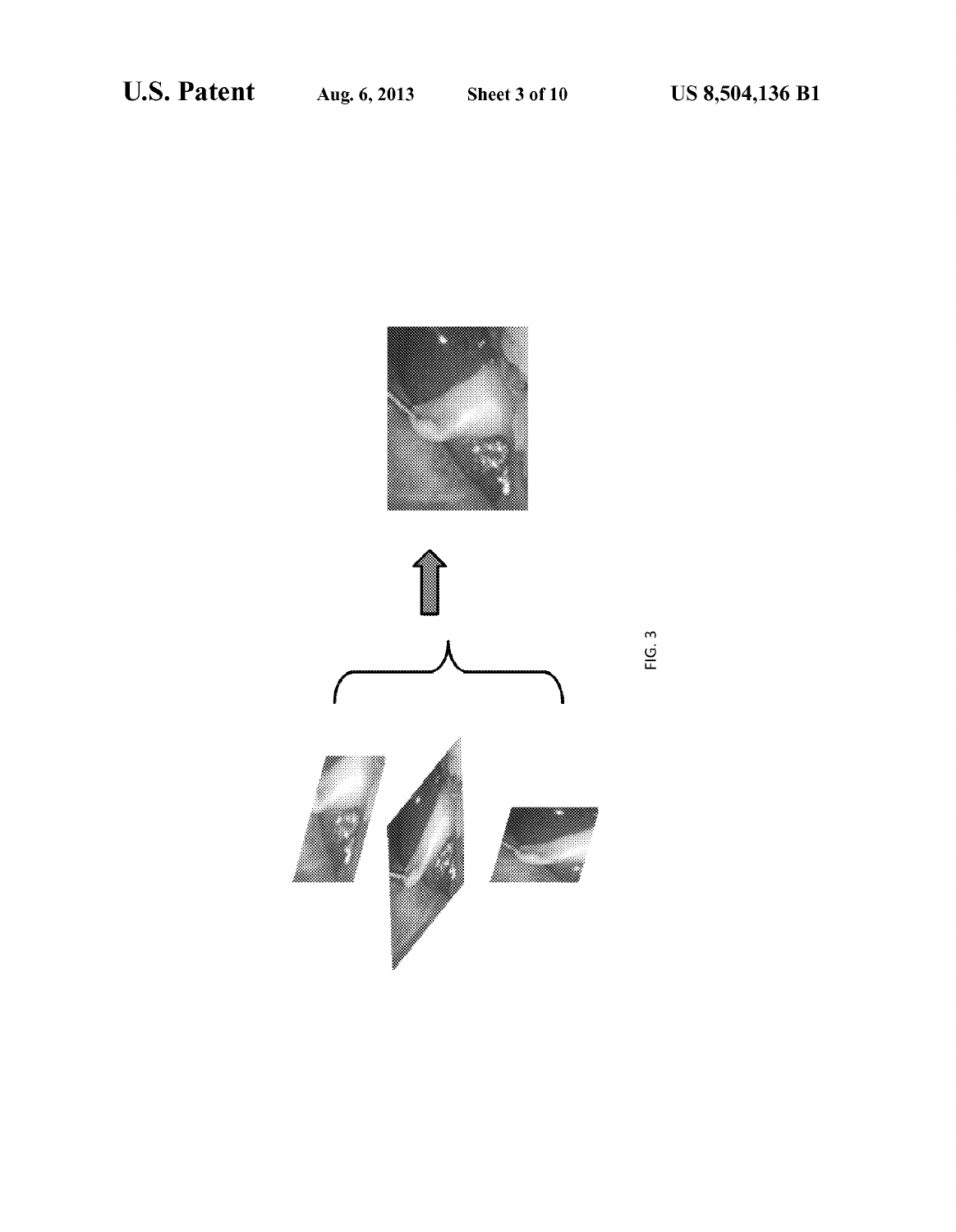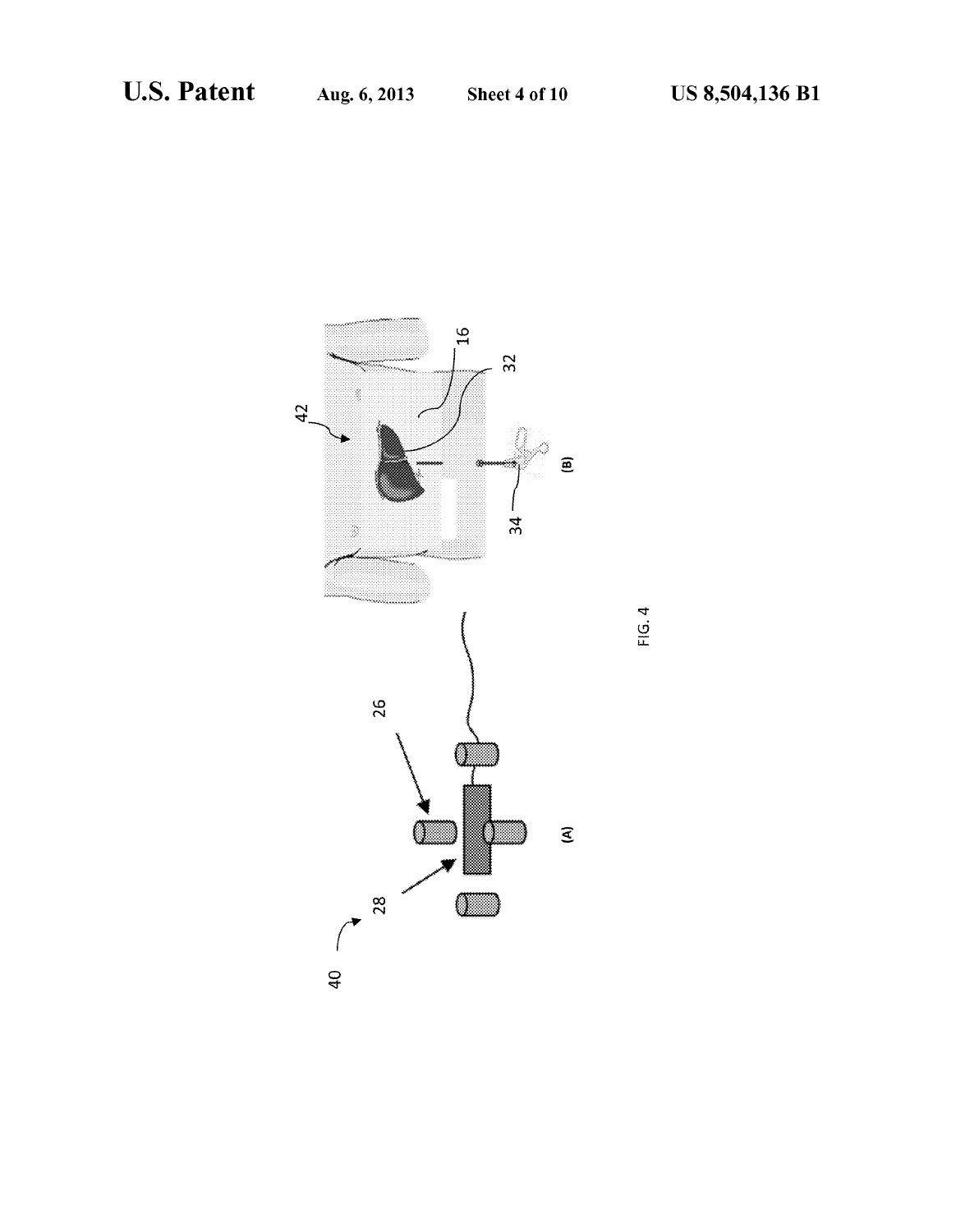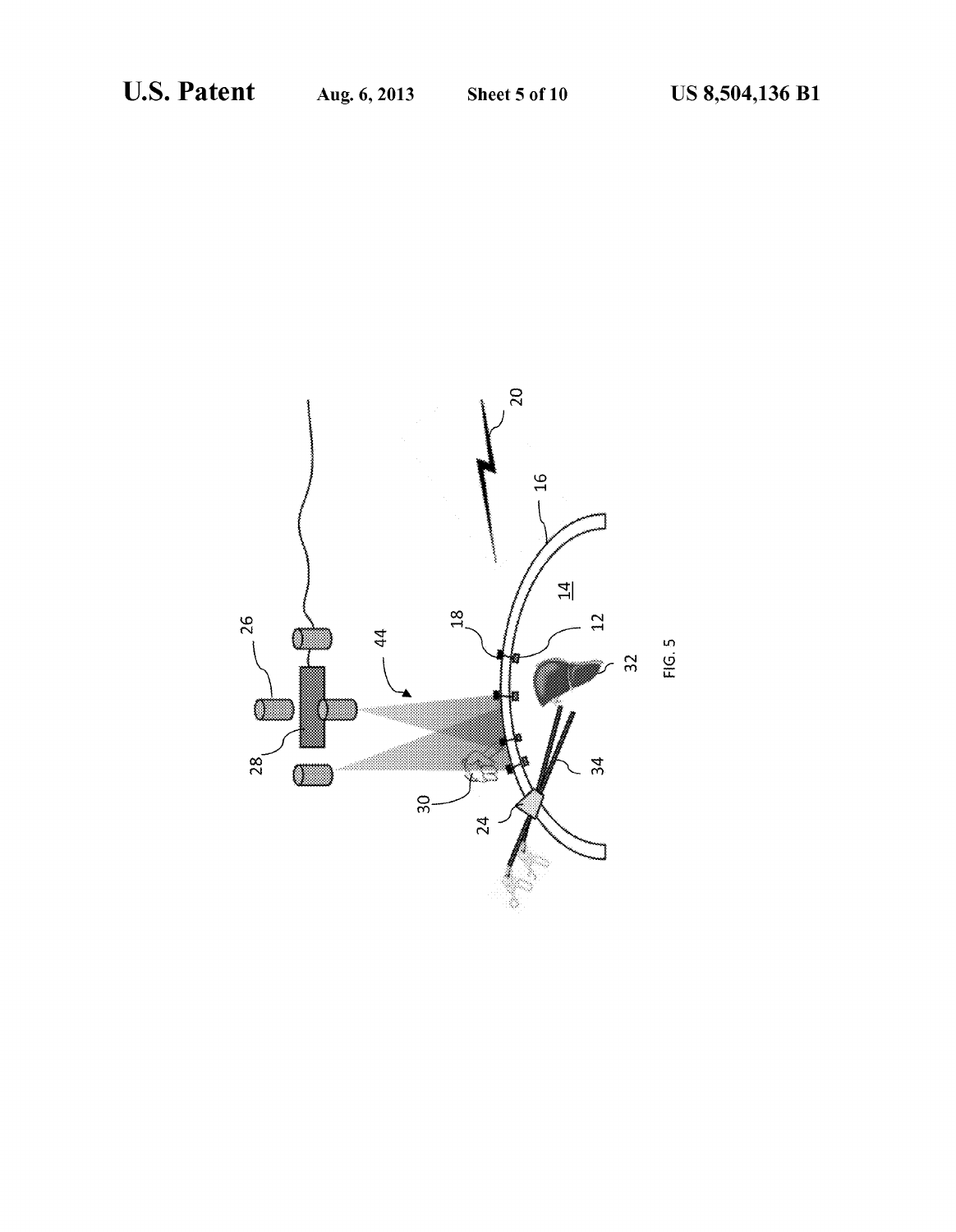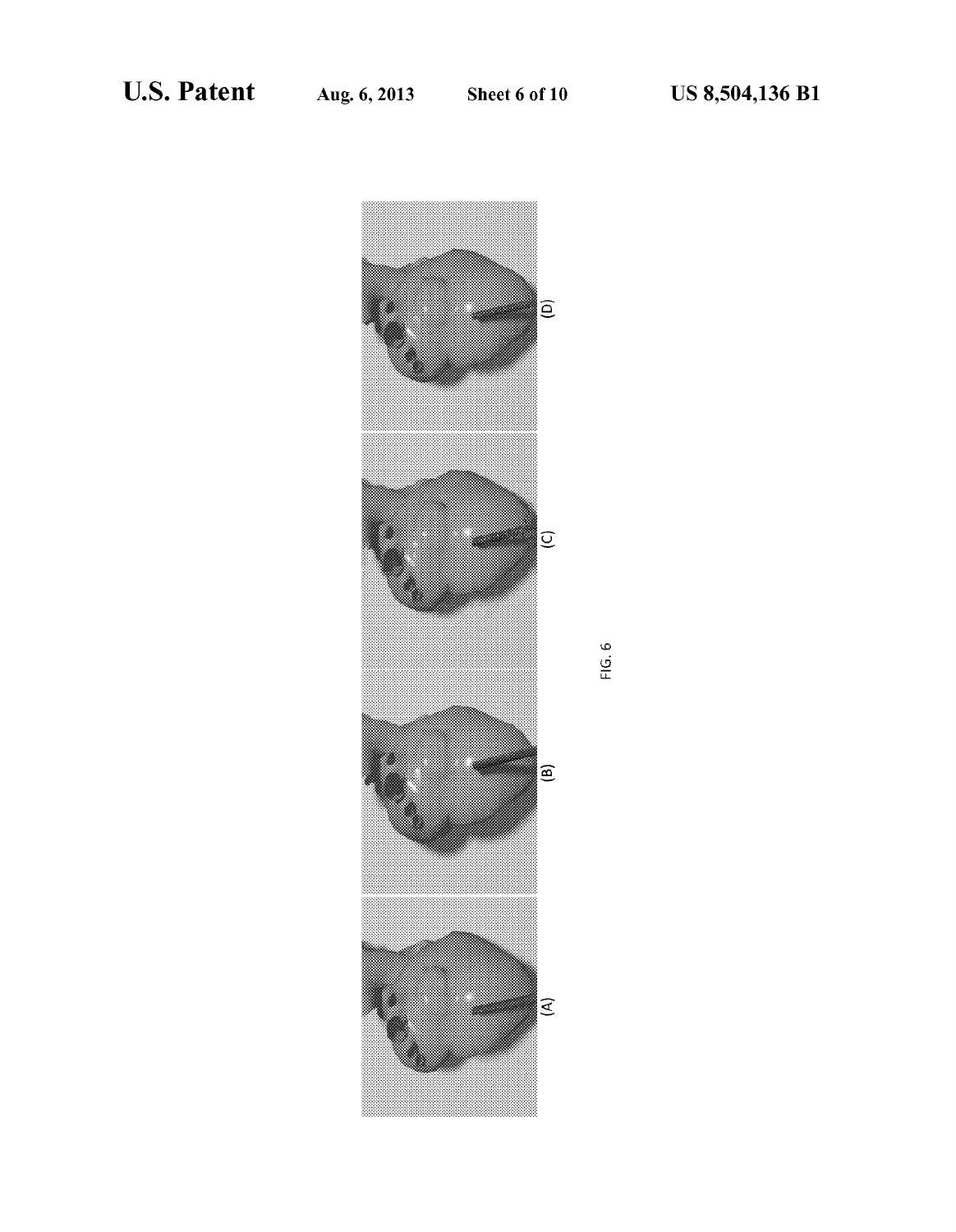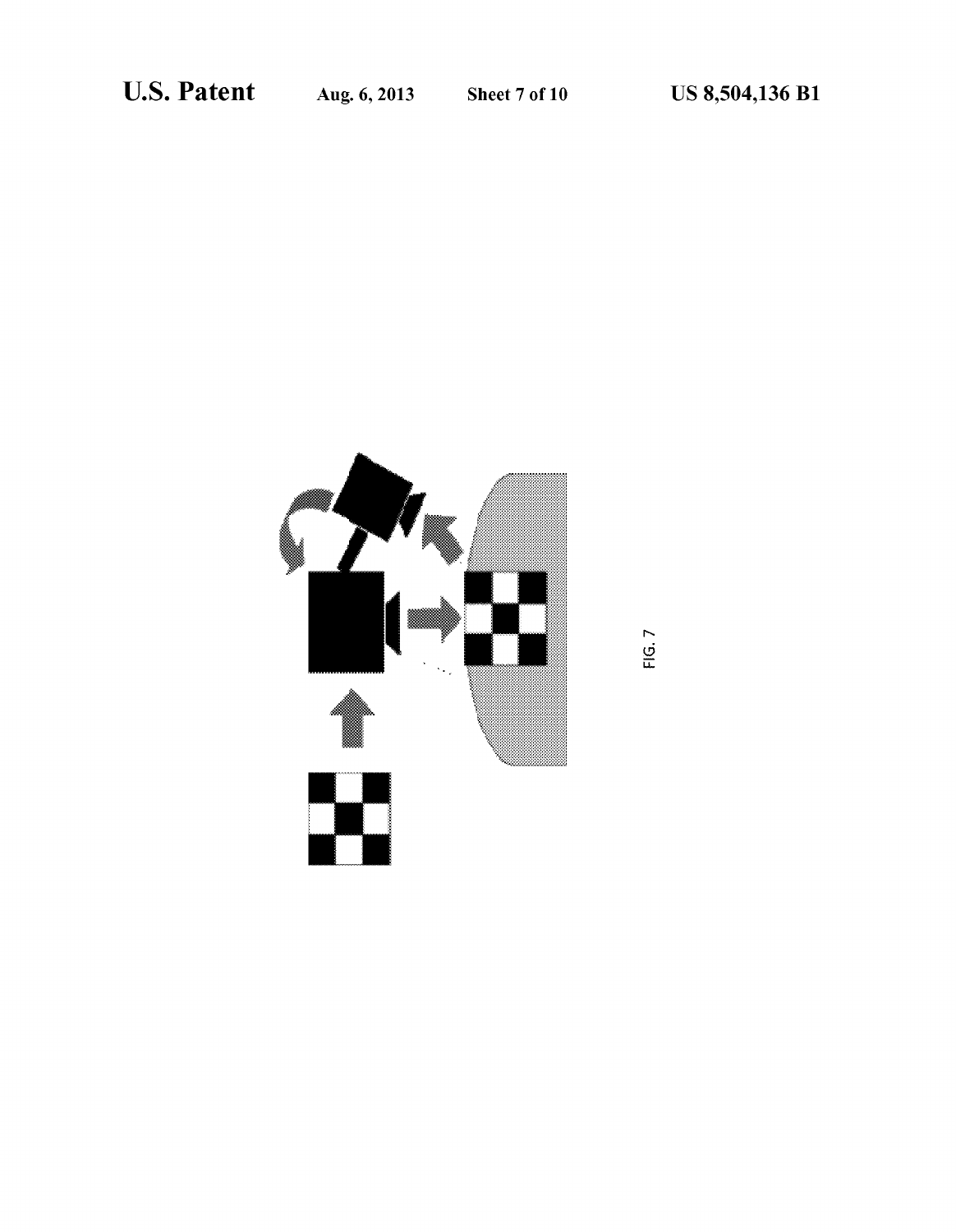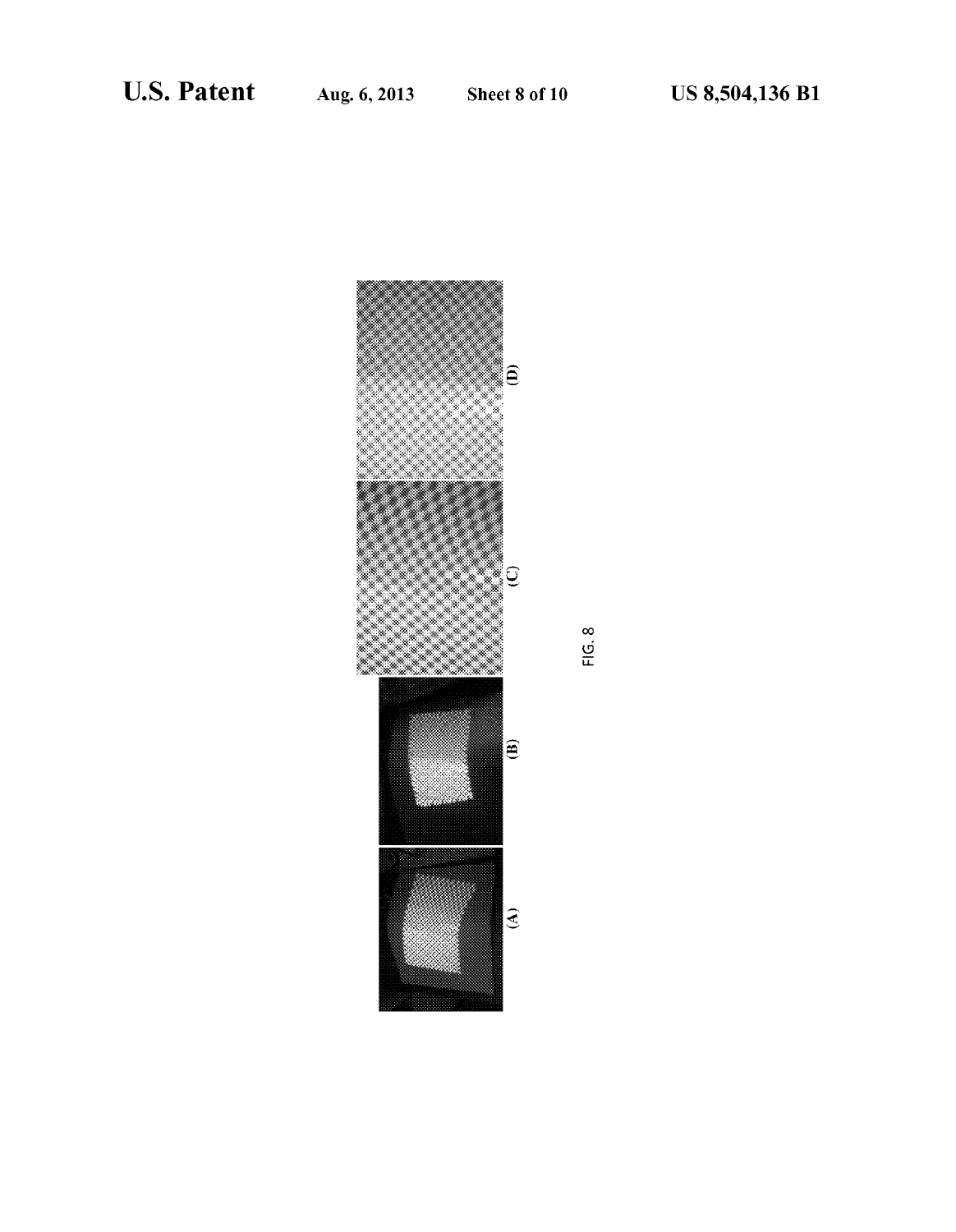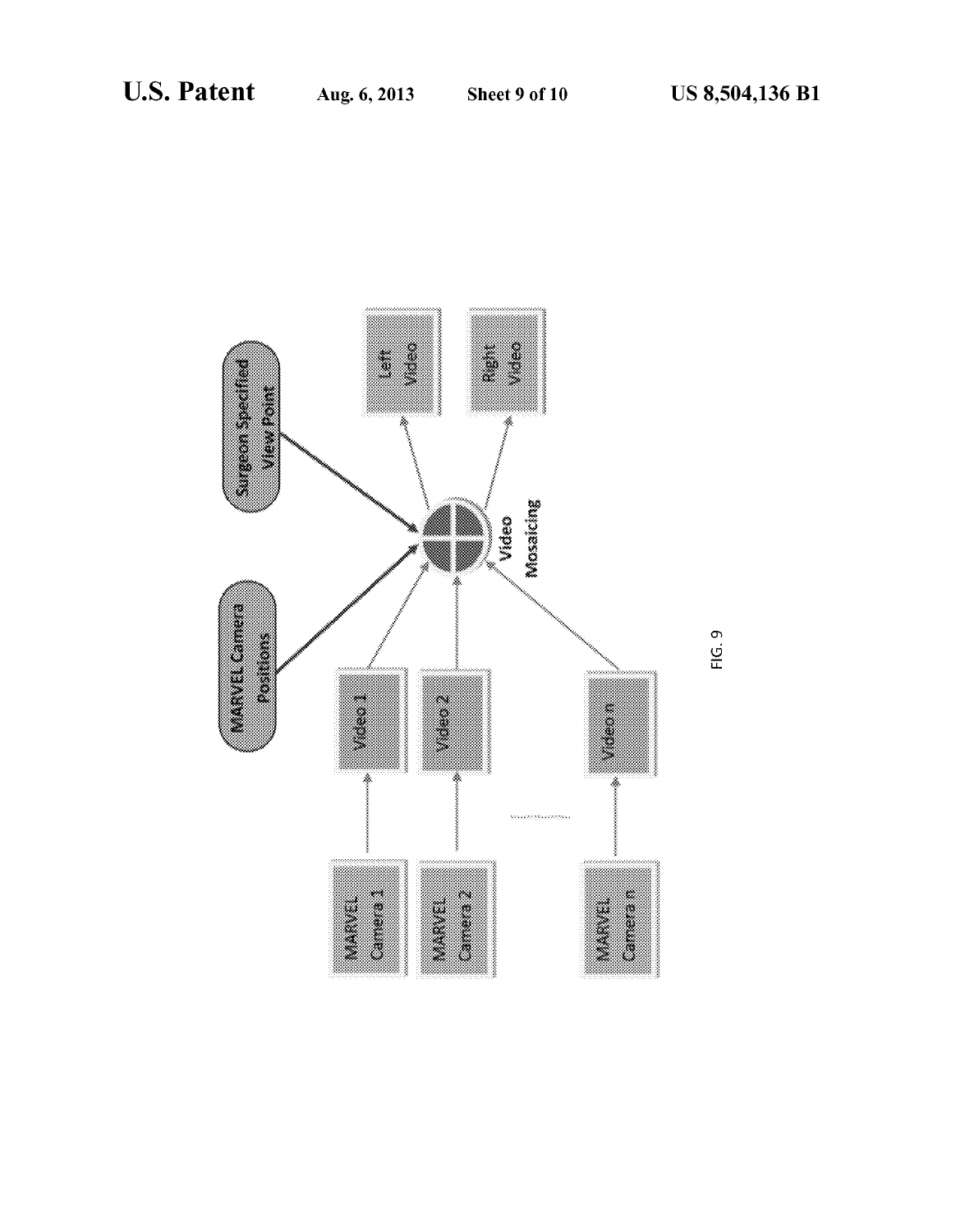

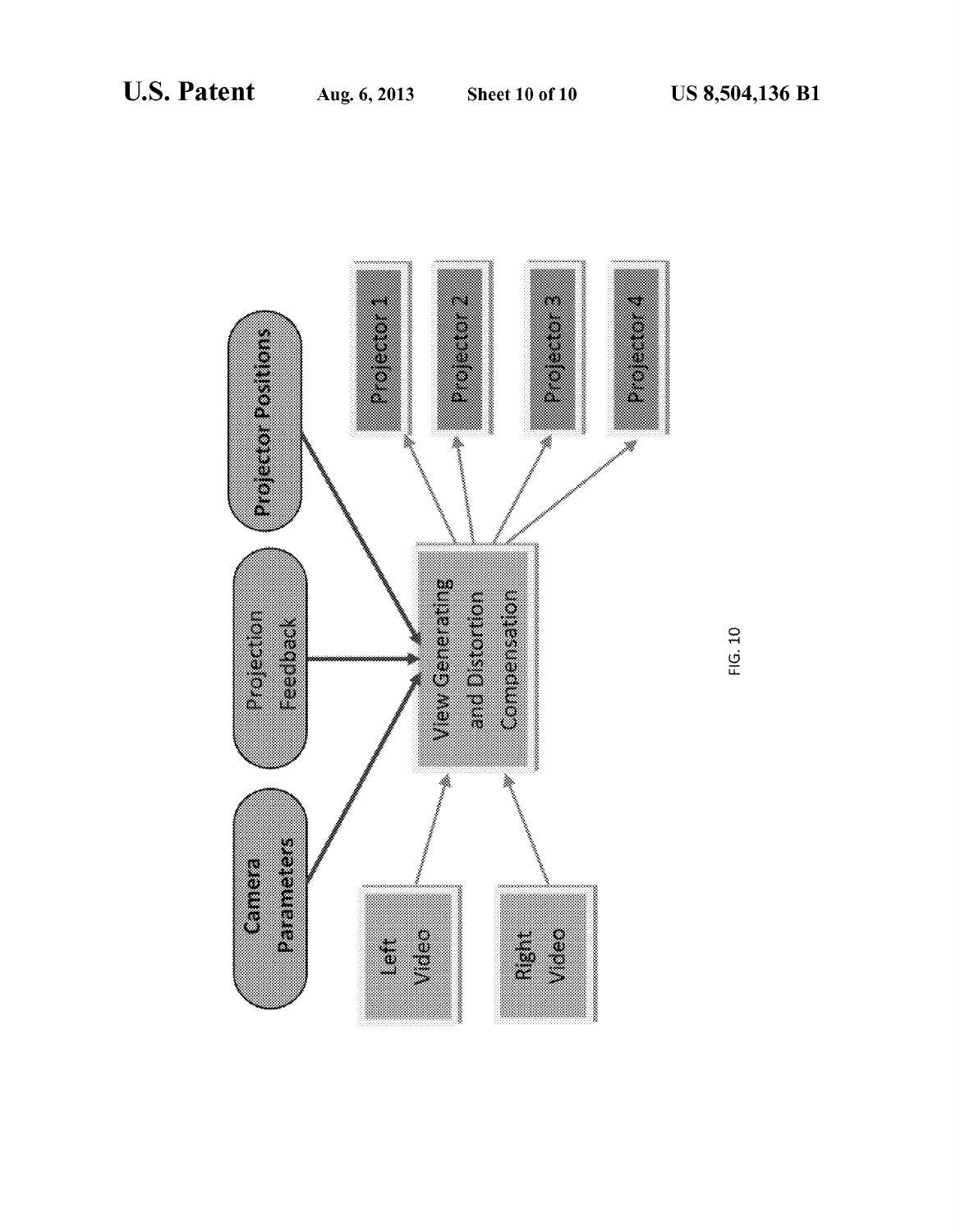5

### **SEE-THROUGH ABDOMEN DISPLAY FOR MINIMALLY INVASIVE SURGERY**

#### CROSS REFERENCE TO RELATED APPLICATIONS

This application claims priority to currently pending U.S. provisional patent application No. 61/249,075, entitled "SEE-THROUGH ABDOMEN DISPLAY FOR MINI-MALLY INVASIVE SURGERY," filed on Oct. 6, 2009, the 10 contents of which are hereby incorporated by reference.

#### BACKGROUND OF THE INVENTION

1. Field of the Invention

This invention relates to the field of minimally invasive surgery (MIS). More specifically, it relates to a method of performing MIS by projecting images of internal organs, tissues, and surgical tools externally on the skin of a patient to create a virtual effect that the skin is transparent.

2. Description of the Prior Art

MIS utilizes small incisions in the body for the placement and manipulation of surgical equipment. MIS has been widely adapted and performed as an alternative to open surgery because it minimizes trauma, shortens hospitalizations, 25 and increases recovery time. In 2009, the global market for MIS equipment was roughly US\$15 billion with nearly US\$1.7 billion spent specifically on endoscopic cameras and monitoring systems.

While MIS provides many benefits, it often takes longer to 30 complete than equivalent open surgeries. In particular, MIS is hindered by limited viewpoints and insertion points, inconsistent and unclear orientation of video, and limited touch sensing and hand motion due to long-stick surgical tools. As a result, MIS requires significantly more training than regular 35 open surgery, which prevents or discourages many surgeons to master the skills for MIS, especially in remote and developing regions or less-than-ideal surgical venues.

Several techniques have been developed to overcome these limitations. For example, the da Vinci® Integrated Surgical 40 Robotic System is a high-end minimally invasive surgery robot. Hand and wrist motions of a surgeon are mapped to a robot hand motion at the da Vinci® system, and an image from an endoscope at the patient terminal is displayed on a surgeon's console. With two cameras integrated in one endo- 45 scope, the surgeons can see some level of stereo. The major benefit of the da Vinci® system is the hand-eye coordination presents the MIS as an open surgery from the surgeon's point of view.

The da Vinci® system, however, is very expensive and 50 requires multiple incisions for the robotic arms to perform the operation. Moreover, the da Vinci® system has unwieldy robotics arms that limit its application; for example, the robotics arms are too big to insert tools near one another and

In both traditional MIS and robotic aided MIS, the image displayed to the surgeons is via endoscopes. The state of the art commercial video scopes (i.e. laparoscopes, endoscopes) for MIS have, and are encumbered by, cabling for power, video, and a xenon light source inside a semi-flexible or rigid 60 mechanical rod. Many surgeons have expressed their disappointment with the fundamental limitations of these scopes based on their experience with hundreds of MIS operations. Though quite good in image quality, these videoscopes are cumbersome and require a point of access into the patient, either through a separate incision or through a separate trocar site in a multitrocar access port. The videoscope cables for

**2** 

light, video image, and power clutter and consume space in the operative field. They also require supporting manpower in the operating room to hold the scope and redirect it as indicated to maintain consistent and stable views of the operation being undertaken. Some developing approaches to intracavity visualization bypass the rod-lens approach of conventional videoscopes but the resulting video platforms still maintain a significant spatial presence within the operating cavity and require points of access (e.g. incisions and/or trocars) to link power and video images. In addition, the limitation of the viewpoint and view angle of the rigid endoscope is a handicap for surgeons. The misinterpretation of the image orientation on an overhead monitor also poses a sig-<sub>15</sub> nificant problem to the hand-eye coordination for the surgeons and requires great skills and train to master and compensate.

Various approaches for visualization in image-guided interventions have been proposed to achieve "seeing 20 through" effect by applying the concept of augmented reality. Augmented reality enables the surgeons to focus on the surgical site without dividing his or her attention between the patient and a separate monitor and provides hand-eye coordination as the surgeon observes the operation room. A CT image of a patient overlayed with the patient and appearing at the location of the actual anatomy is an example of augmented reality. Usually the location of the surgery tool is tracked and graphically drawn as a virtual tool and displays on the CT or other images based on the tracking to guide surgeons to operate. If the mapping does not align correctly with the patient and the surgical tool, the visualization can be dangerous. It is very challenging to achieve satisfactory accurate alignment between the tracking data and the image since it requires precise models of the patient and models of instruments.

What is needed is a method of performing MIS by projecting images of internal organs and tissues externally on the skin of a patient to create a virtual effect that the skin is transparent. Such a method would not encounter the difficult instrument mapping and alignment problem of the prior art because it captures the surgical anatomy and the surgical instrument at the same time and in the same frame.

However, in view of the prior art considered as a whole at the time the present invention was made, it was not obvious to those of ordinary skill in the art how the limitations of the art could be overcome.

#### SUMMARY OF INVENTION

The invention is a method and apparatus for transforming and displaying images of internal organs, tissues, and surgical tools taken from internally located imaging devices on external skin. The image displayed on the skin aligns with the actual physical location, orientation, and size of the internal have conflicts with other surgical tools during procedures. 55 organs, tissues, and surgical tools in a way that viewers have the perception that the skin is transparent. This method and apparatus enables surgeons to have the same hand-eye coordination as in an open surgery.

> Generally speaking, the invention includes a plurality of micro-cameras disposed inside a patient's body that transfer wireless high-definition video images of an in vivo surgical area. The images are projected on the skin of the patient to create a virtual effect that the skin is transparent. The projection is compensated for geometry and color distortion. A surgeon-camera-interaction system allows surgeons to control their viewpoint with gesture recognition and finger tracking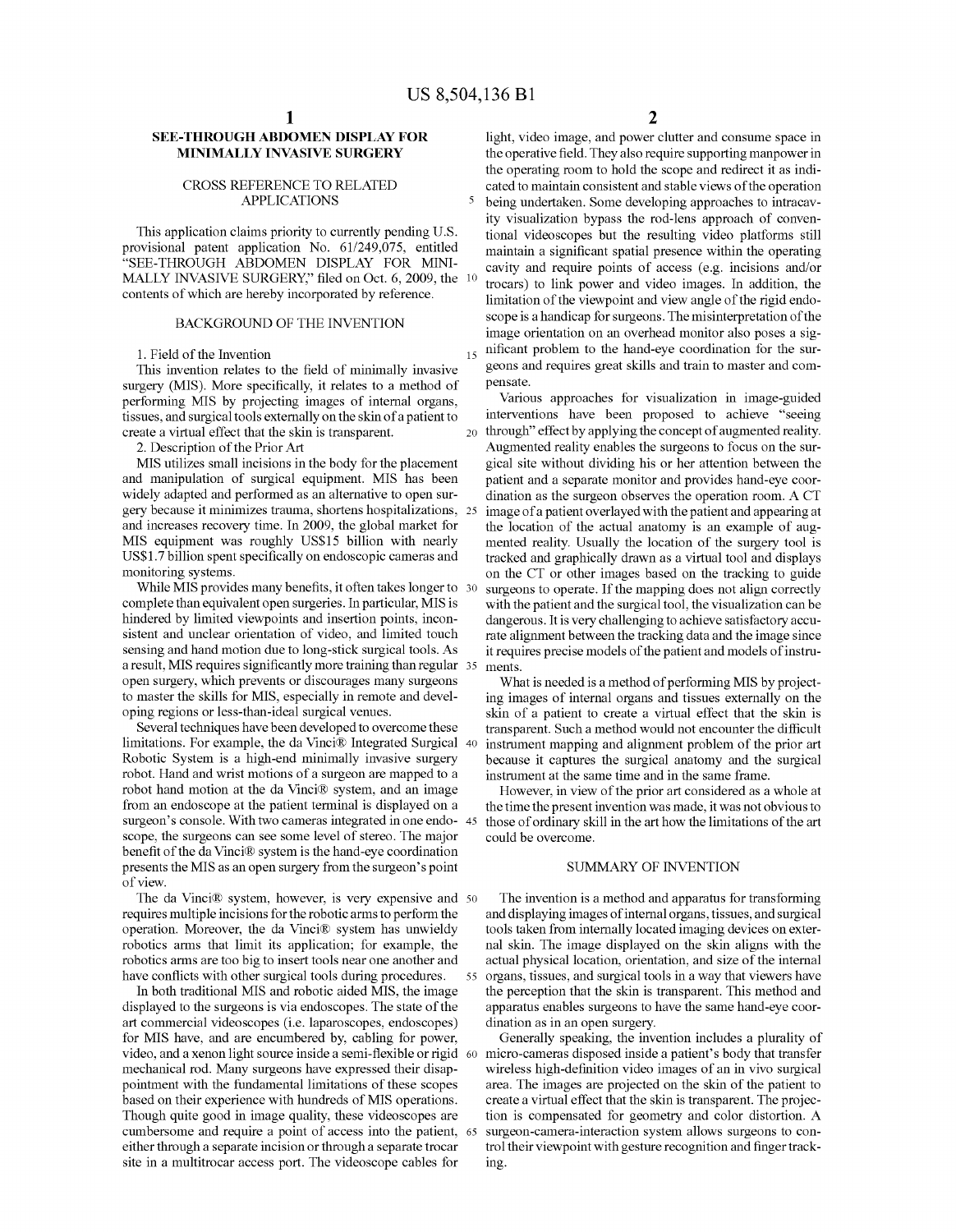The method of projecting images of internal organs and tissues externally on the skin of a patient to create a virtually transparent effect, includes the steps of: (1) locating a plurality of imaging devices inside a patient's body, the plurality of imaging devices each providing images to a CPU; (2) pro- $5$ cessing the images from the plurality of imaging devices; (3) projecting the images externally on the skin of the patient, wherein the images are morphed together to create a virtual effect that the skin is transparent; and (4) correcting the proerfect that the shift is during the  $(1)$  correcting the pro-<br>jection of the images for geometry and color distortion,  $10$ whereby a surgeon can operate as if they are looking directly into the body cavity through a transparent epidermis and tissue layer.

In an embodiment, the method further includes the step of  $_{15}$ aligning the images projected on the skin of the patient with the actual physical location, orientation, and size of the internal organs, tissues, and surgical tools in a way to create a virtual effect that the skin is transparent.

In an embodiment, the method further includes the step of  $_{20}$ providing a view morphing algorithm for processing the images from the plurality of imaging devices into a single image according to a user specified virtual viewpoint.

In an embodiment, the method further includes the step of projecting the images externally on the skin of the patient to 25 create a 3D effect.

In an embodiment, the method further includes the step of modifYing the projection of the images when the surgeon gestures to do so.

In an embodiment, the method further includes the steps of 30 distortion compensation. tracking the location of the surgeon's viewpoint and adjusting the projection in response to the surgeon's viewpoint so that the surgeon can operate as if the surgeon is looking directly into the body cavity as in an open surgery.

In an embodiment, video images taken from several inter- 35 nal cameras are transformed to one or two video displays so that they appear as though they were taken from virtual cameras from the surgeon's point of view. The viewpoint of the surgeons is tracked with tracking devices. If the camera locations are known, the transformation between the video from 40 cameras and the virtual cameras can be computed with existing image mosaic techniques and view morphing techniques such as image backprojection. If the camera locations cannot be obtained, the transformation can be computed and the new videos can be generated with feature-based image mosaic and 45 view morphing. To have high quality video, techniques such as global registration, contrast adjustment, and feathering can be applied. If stereo video is preferred, videos from two parallel viewpoints are generated.

The videos can be projected on many different surfaces for 50 different setups. For example, the videos can be directly projected on the skin of the external abdomen wall for Laparo-Endoscopic Single Site (LESS) surgery. In this case, the geometry of abdomen wall and skin color will distort the image. The distortion is corrected with through image pro- 55 cessing. Ideally, the image rendered on the abdomen wall or other surfaces with the projector will have the same pixel value as a surgeon sees in open surgery.

Accordingly, it is an objective of this invention to provide a cyber-physical system capable of displaying the in vivo 60 surgical area directly onto a patient's skin in real-time.

It is also an object of the claimed invention to enable a surgeon to focus on the surgical site without dividing his or her attention between a patient and a separate monitor.

It is a further object of the claimed invention to provide the 65 visual benefits of open-cavity surgery without all the associated risks to the patient.

### BRIEF DESCRIPTION OF THE DRAWINGS

For a fuller understanding of the invention, reference should be made to the following detailed description, taken in connection with the accompanying drawings, in which:

FIG. **1** is a schematic drawing of an embodiment of the claimed invention;

FIG. 2A illustrates a camera unit disposed within a body cavity;

FIG. 2B illustrates a camera unit;

FIG. 3 illustrates how several camera angles are morphed together to form a single image;

FIG. 4A illustrates a projector camera system;

FIG. 4B illustrates an image projected onto a body;

FIG. 5 illustrates how a surgeon can interact with a camera network and specify a viewing point by tapping a finger at a camera holder or an area between cameras;

FIG. 6 illustrates a morphing technique;

FIG. 7 illustrates a distortion compensation technique;

FIG. *SA* is a checkerboard displayed on a convex surface without distortion compensation;

FIG. SB is a checkerboard displayed on a convex surface after distortion compensation;

FIG. *SC* is a close up view of *SA;* 

FIG. **8D** is a close up view of **8B**;

FIG. 9 is a flow chart to generate a 3D panoramic virtual view; and

FIG. **10** is a flow chart for view generating and projection

### DETAILED DESCRIPTION OF THE PREFERRED EMBODIMENT

In the following detailed description of the preferred embodiments, reference is made to the accompanying drawings, which form a part hereof, and within which are shown by way of illustration specific embodiments by which the invention may be practiced. It is to be understood that other embodiments may be utilized and structural changes may be made without departing from the scope of the invention

In an embodiment, as depicted in FIG. **1,** the claimed invention includes a plurality of wireless camera modules **12**  that are inserted and retreated into a body cavity of interest **14**  with a surgery gripper. The tiny wireless camera modules **12**  are anchored around the cavity of interest **14** and provide a large view of visual feedback. The feedback is processed in real-time and displayed via projectors 26 on the human body in alignment with the physical cavity of interest **14** and provides a virtually transparent effect so that a surgeon can operate a MIS/LESS procedure with the view of an open surgery, but far less invasively.

One of the major advantages of the open surgery over MIS is the natural perception available to a surgeon. The millimeter-scale, self-contained, cable-free camera modules alleviate field of view loss when undertaking operations with conventional videoscopic instrumentation. Since adding multiple such camera madules within the body is not constrained by the limited number of incisions or trocar **24** sites, due to their serial insertion, surgeons can add several camera modules as space dictates within the operating cavity **14** without increasing the overall invasiveness of the procedure or without adding to the clutter of the operative field. Multiple camera madules provide a surgeon with additional real-time imaging of a broader operative field, provide visual depth to the operative field, expedite completion of operations, and promote patient safety.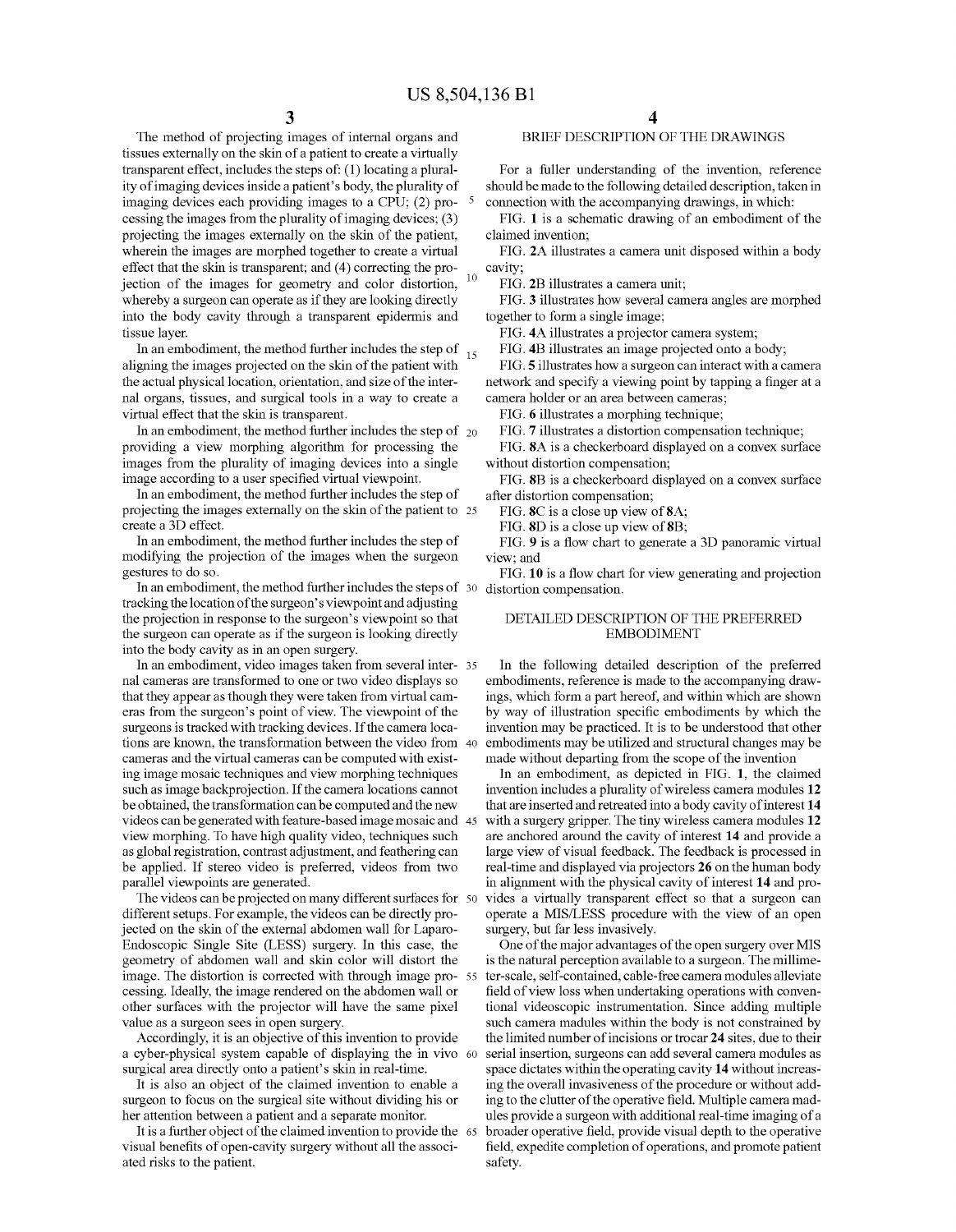The invention is an integration of several novel technologies to create a truly cyber-physical system. FIG. **1** illustrates a system overview that is composed of a novel wireless video camera module network 12, a panoramic virtual view generating and projecting system 26, a distortion feedback stereo camera 28, and a novel surgeon-camera-interaction (SCI) technique 30 to allow surgeons to control the view and display on the body of the internal organs 32, tissues, and surgical tools 34.

Camera System 10

Millimeter-scale Miniature and Anchored Remote Videoscope for Expedited Laparoscopy (MARVEL) is a wireless camera network system that uses a number of millimeter diameter wireless videoscopes that are attached in multitude inside the cavity wall through one incision site without occupying a port during surgeries. As illustrated in FIGS. 1-2B, a number of tiny wireless cameras 12 are anchored through the cavity of interest 12 through abdominal wall 16 with Keith needles 36 and held by needle holders 38 that also provide power. During LESS operations, for example, a number of the wireless camera units are attached inside the patient within the body cavity of interest (e.g. abdominal, pelvic, thoracic) as dictated by the surgeon to provide a wide view with high resolution.

As depicted in FIG. **1,** the wireless link transmits a video 25 signal 20 to a computer 22 without cable(s), which enables the MARVEL camera system 12 for use in MIS/LESS surgeries by adhering to the concept of only a single incision trocar 24 and not occupying a port. The Keith needles 38 do not leave a scar. MARVEL platforms may be disposable/ 30 recyclable to avoids numerous issues which plague conventional videoscopes today, including durability and repair costs, high initial (i.e. purchasing) costs, and sterilization and infection control.

The MARVEL cameras are serially inserted and attached 35 within the abdomen, or other operating locale, via a tiny Keith needle that protrudes through the biological tissue layers and is fixed outside the body (as depicted in FIG. 2A). As power is one of the scarcest resources for the device, the Keith needle is dual purpose and is used to power the camera mod- 40 ule, while an internal wireless board is used to send the video signal to a receiver unit in the operating room. Another board contained within the MARVEL module provides a light source with the necessary luminosity for precision cutting. Different sized modules are used for different requirements 45 (e.g. resolution).

Panoramic Virtual View Generating and Projecting System The number of videos from different cameras looking at the cavity of interest from different viewing points is morphed together with partial overlapping areas to create a seamless 50 panoramic video with a widened field-of-view (FOV) with a high resolution. As depicted in FIG. 3, image registration techniques, such as Scale Invariant Feature Transform (SIFT), are used and descriptor-based matching techniques to automatically compute optimal global alignment for the 55 mosaicing of videos from different cameras. If the microcameras are calibrated and tracked, the mosaicing can be computed with the help of the camera intrinsic and extrinsic parameters. The panoramic virtual view generating system also prepares the mosaics for projection on any convenient 60 viewing angle. A digital zoom option also is also provided on the mosaics.

As depicted in FIG. 4A, the dynamic view projection system 40 contains four HD projectors 26 and one stereo camera 28. Four 1080i HD projectors 26 are arranged at the vertex of 65 a square to provide max cover of projection area with limited distortion. Before being fed into the projectors, the panoramic

**6** 

video is processed to prevent color or geometrical distortion for the convex abdomen surface with the feedback from the Point Grey Bumblebee stereo camera 28. The stereo camera 28 provides a visual feedback for projection distortion compensation and tracks the locations of the camera units. The video 42 is then projected on the external abdomen wall 16 and align with the internal organs 32 and tools 34 to create a transparent effect, as shown in FIG. 4B.

Surgeon Camera Interaction (SCI) System

A large panoramic video is displayed on the external wall after distortion compensation. It provides a panoramic overview that is useful for surgeons to localize the cavity of interest and surgical tools. Sometimes, however, it is unnecessary and even distractive to see all areas. Accordingly, a surgeon may want to concentrate on a specific area. A surgeon-camera-interface allows a surgeon to specify 30 a desired viewing point so that a narrow but concentrated view is displayed **44** at the exact spot on the exterior of the abdomen wall 16 to align with the internal cavity of interest 14, as depicted in FIG. 5.

A surgeon can use one of their fingers to touch the camera holder to tell the projector system to display video from that camera. In addition, when a surgeon taps on an area between cameras, the system will display a virtual view from that viewpoint.

It is not necessary to track the surgical instruments or align them with the mapping image since the system captures the surgical anatomy and the surgical instrument at the same time and in the same frame, which avoids the difficult instrument mapping and alignment problem. The system enables surgeons to focus on the surgical site without dividing his or her attention between the patient and an overhead monitor. It further provides natural and intuitive hand-eye coordination as the surgeons have the ability to look virtually through the abdomen wall.

Camera Design and Implementation

Due to the millimeter-scale size, multiple unobtrusive units are attached throughout the cavity giving surgeons multiple views of the operating area or, with additional image processing, the substantial benefit of advanced cavity visualization without significant overhead on operating preparation time.

Though having multiple cameras placed within the operating cavity will decrease the spatial presence during LESS surgery, for example, its spectral presence will increase due to multiple simultaneous control and video wireless links This problem is overcome by using simple frequency division multiple-access (FDMA) to divide the signals across the available spectrum.

In an embodiment, to allow concurrent use, each MAR-VEL platform will be designed specifically for one of the ISM bands to transmit its signal across the wireless channel. Multiple receivers will be used to capture each of the transmitted signals.

Panoramic Virtual View Generating and Projecting System

To allow surgeons to specify viewpoint, a view morphing algorithm is used that takes two images from two different viewpoints and generates a new image according to a user specified virtual viewpoint. To use projectors to project videos on an abdomen wall that is convex without distortion, a projector-camera test-bed is used to compensate the geometric distortion on a simulated abdomen wall.

The video taken by the cameras may not be from the viewpoint the surgeons wants to look from. To provide a video from any arbitrary desired viewpoint, a view morphing technique [Seitz and Dyer 1996, Seitz 1997, Loop and Zhang 1999] is used to generate a new video from the actual videos taken by the cameras.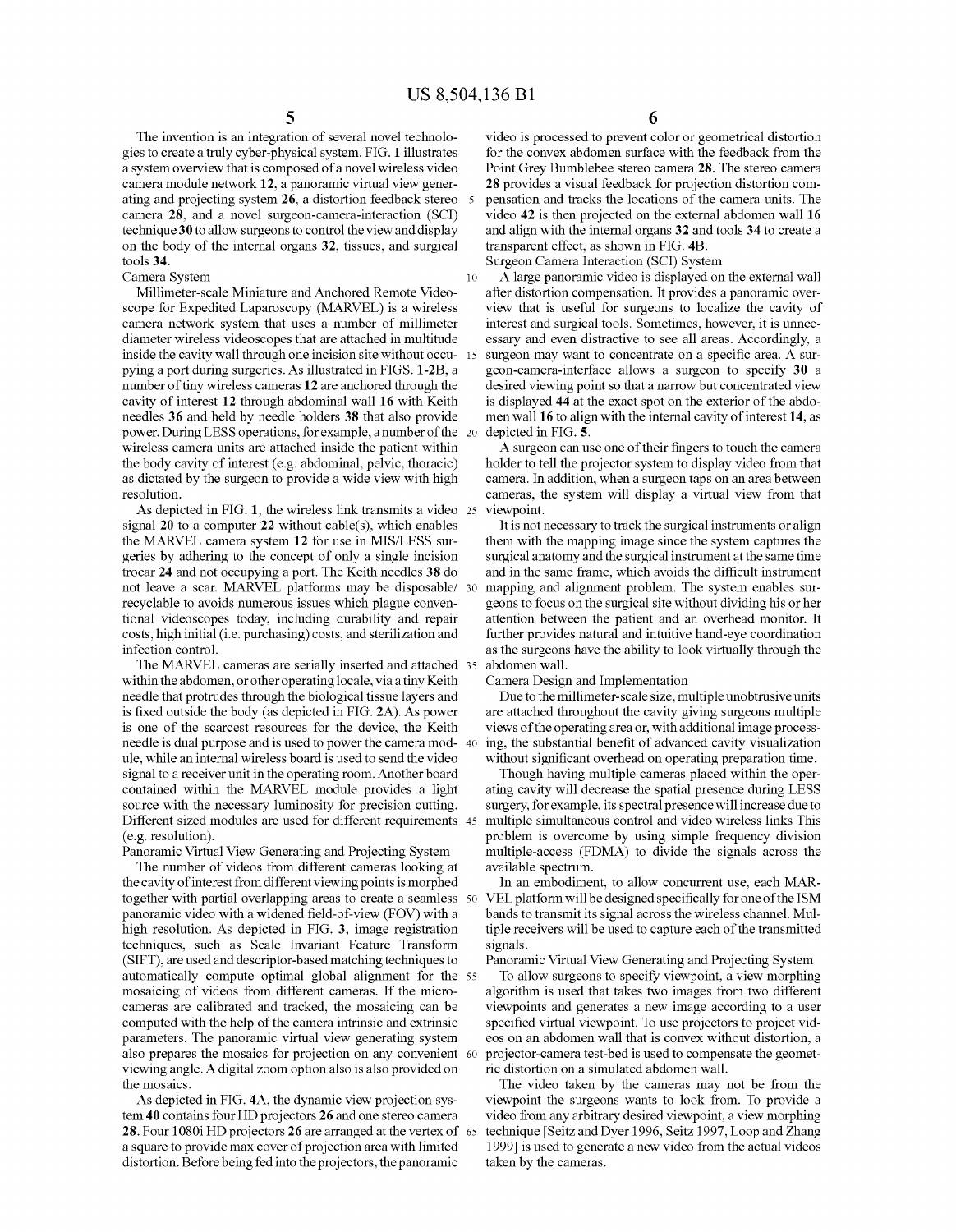FIGS. 6A-6D illustrates the ability to change viewpoint of the virtual camera as necessary. FIGS. 6A-6D depict a modeled human heart probed by an instrument, using the Persistence of Vision (POV) Raytracer software package [POV-Ray], with two cameras located at  $(-5, 0, -10)$  and  $(5, 0, -10)$  5 and both looked at the point  $(0, -1, 0)$  where the center of the heart is. The rendered images are shown in FIGS. 6A and 6B. With a view morphing algorithm, a new virtual image is generated as taken from a virtual camera. FIG. 6C shows one example when the virtual viewpoint is at  $(0, 0, -10)$ . To verify the result, FIG. 6D shows a real image taken at the expected virtual camera position with POV Raytracer. As shown in the figures, the view morphing result provides a realistic representation with the correct point-of-view with some noise due to the lack of textures on the smooth CAD model.

In addition to view morphing, FIG. 7 depicts the basic idea of a virtually transparent abdomen setup of a scaled down and simplified test-bed. A camera-projector system is setup with a Point Grey Dragonfly 1024×768 resolution color camera and a SVGA projector. The camera provides a distortion feedback, as depicted in FIG. 7. For distortion calibration, the computer sends a checkerboard image to the project and the camera captures the projected checkerboard image. The locations of the checker comers in both images are automatically detected, and then a mapping between the source image and 25 the projected image is built for future use of distortion compensation [Raskar et al. 2003].

FIG. *SA* shows a checkerboard projected on an abdomen wall dummy The convex shape of the dummy significantly distorts the checkerboard image. FIG. 8B shows the projec- 30 tion of the same checkerboard after geometrical distortion compensation. Most of the distortions at the center area have been corrected. The boundary edge distortion is due to boundary interpretation artifacts that can be masked off. FIGS. *SC*  and *SD* show a close look at the center areas of both uncor- <sup>35</sup> rected and corrected display results.

Panoramic Virtual View Generating and Projecting System As stated, four 1080i HD projectors are mounted above the surgical area with a Point Grey Bumblebee stereo camera mounted in the middle. The Bumblebee stereo camera is calibrated out-of-box providing for a facilitated setup. The projectors and the relative position of the projectors are calibrated with the stereo camera [Raskar and Beardsley 2001]. To obtain the camera pose, three passive optical markers are stereo camera with a gesture recognition algorithm [Malik attached at each needle holder. The Bumblebee stereo camera measures the locations of the optical markers with high accuracy. The position and orientation of the cameras can is estimated from the position of the three optical markers.

processed with mosaicing techniques [Szeliski 2005]. In 50 computer vision, image mosaicing techniques are well-established and are popular techniques for the visual scene representation applications such as virtual travel and walkthroughs. A number of techniques have been developed for capturing panoramic images of real-world scenes since the 55 1980s [Lucas and Kanade 1981, Greene 1986]. Images taken at different locations must be aligned and composited into complete panoramic images using an image mosaic or stitching algorithm [Shum 2002]. The mosaicing techniques are widely used in today's digital maps and satellite photos. 60 Every digital camera currently being sold has mosaicing techniques embedded and ready to create ultra wide-angle panoramas right out of box. For endoscope applications, many image mosaicing algorithms have been developed to automatically stitch endoscopic video sequences [Sesha- 65 mani2006, Konen2006]. A detailed review and tutorial can be found in Ref. [Szeliski 2005].

 $7$  8

For this system, since it has the ability to localize the cameras, the stitching algorithm can be carried out much faster and more reliably. For an overview display, the image plan of the center camera is defined as the compositing viewing surface (base image plane) to assembly all the image mosaics. In an embodiment, the global and local aligument algorithm in Ref. [Shum2002] is used since the nominal intrinsic parameters of the cameras are predefined and the extrinsic parameters can be estimated from the Point Grey 10 Stereo camera.

The panoramic video is fed to an overhead monitor to display as in current operating rooms (OR). It may be projected right on the surgery area. In LESS surgery, for example, the display of the internal surgery action on the exterior abdomen wall provides a see-through effect, which is a valuable add-on to the current display system in the operating rooms. The surgical tools above the display area will not block the projection since the multi-projector system projects from different directions [Sukthankar 2001].

As shown in FIG. 10, to allow surgeons to specify a viewpoint that is not aligned with any of the camera viewpoints, a view morphing technique is applied as previously described. For stereo display, a pair of images from two parallel virtual viewpoints is generated. For surface distortion compensation, the color of the skin can be measured with the Bumblebee camera and a color compensation algorithm [Fujii 2005] applied to process the video before sending to the projectors. The corrected image is processed for multiple projectors with projection aligmnent technique [Lyon 1985, Sukthankar 2001].

The left and right video generated by view morphing can be displayed on a commercialized 3D monitor or directly on the patient to have the relations between 3D anatomical structures and the patient be fully appreciated. However, due to the cumbrousness of activate shutter 3D goggles, surgeons try to avoid using them. The only practical other option are polarized glasses. However, the screen has to be silver-coated for best effect. To solve this, the abdomen wall may be covered with polarized screen without interfering with the surgery (e.g. sterilization).

Surgeon Camera Interaction (SCI) System

A pointing gesture will be recognized by the Bumblebee 2004, Agarwal2007] when a surgeon's hand is above the cameras. The 3D location of a fingertip is tracked [Sun 2007, 2008, 2009, Takao 2003]. A tapping behavior is detected when the 3D position of the fingertip is aligned with the As shown in FIG. 9, the videos from the cameras are first location of a camera or on the abdomen surface. Then the tapping location is sent to the panoramic virtual view generating and projecting system to generate a desired view.

The panoramic virtual view generating and projecting system as an additional display provides correct hand-eye coordination and organ and tool localization visual feedback which would significantly benefit MIS training and demonstration to reduce training time. Moreover, it reduces the skill threshold to be sucessful in MIS and reduces operating time by enableing the surgeons to focus on the surgical site without dividing his or her attention between the patient and an overhead monitor. It regains the visual benefit of open surgery. Surgeons will operate as if they were looking directly into the body cavity through a transparent epidermis and tissue layer.

It will be seen that the advantages set forth above, and those made apparent from the foregoing description, are efficiently attained and since certain changes may be made in the above construction without departing from the scope of the invention, it is intended that all matters contained in the foregoing